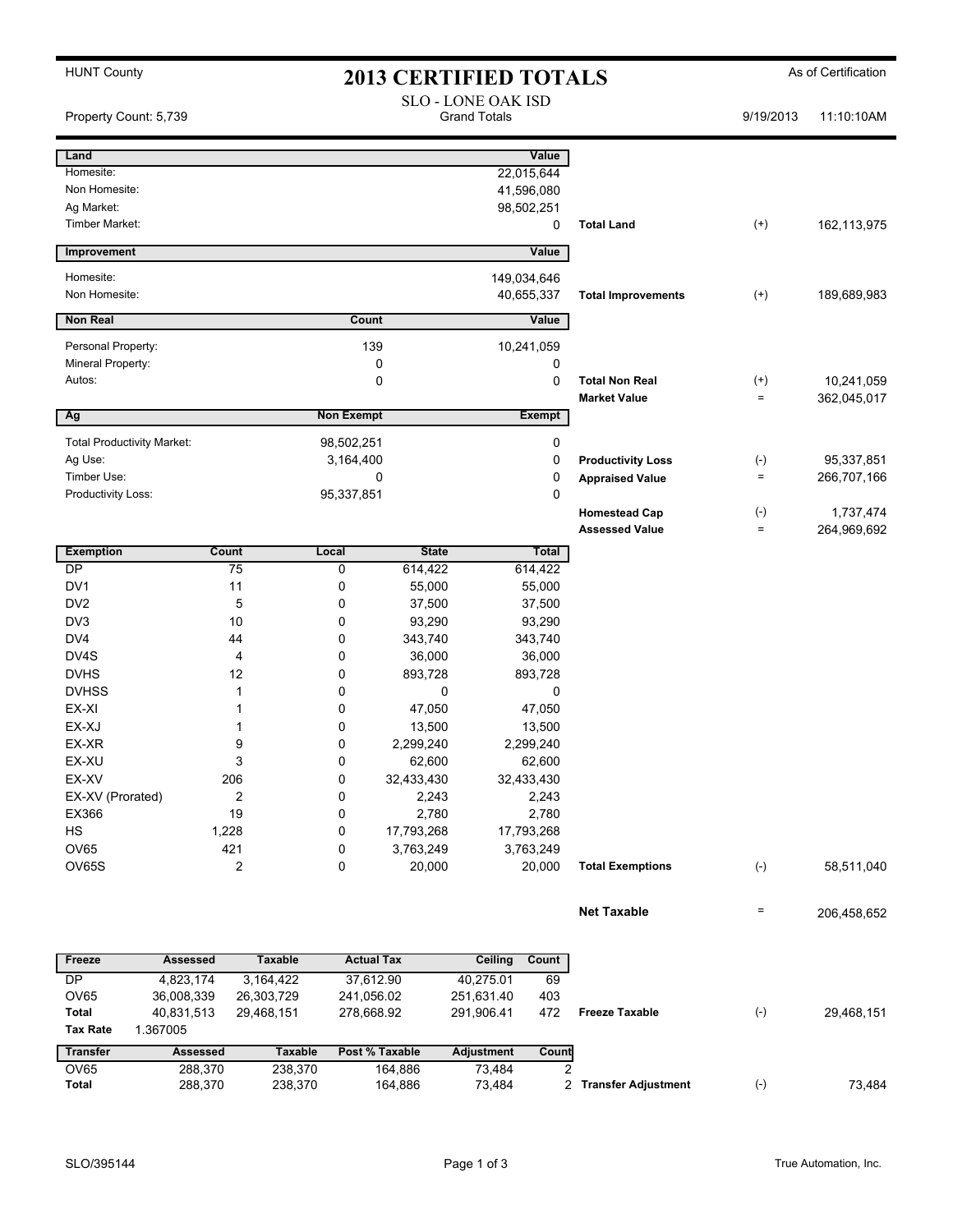## HUNT County **As of Certification 2013 CERTIFIED TOTALS** As of Certification

SLO - LONE OAK ISD Property Count: 5,739 **Strand Totals** Grand Totals 6 and Totals 9/19/2013 11:10:10AM

**Freeze Adjusted Taxable**  $\overline{ }$  176,917,017

APPROXIMATE LEVY = (FREEZE ADJUSTED TAXABLE \* (TAX RATE / 100)) + ACTUAL TAX 2,697,133.39 = 176,917,017 \* (1.367005 / 100) + 278,668.92

Tax Increment Finance Value: 0 Tax Increment Finance Levy: 0.00